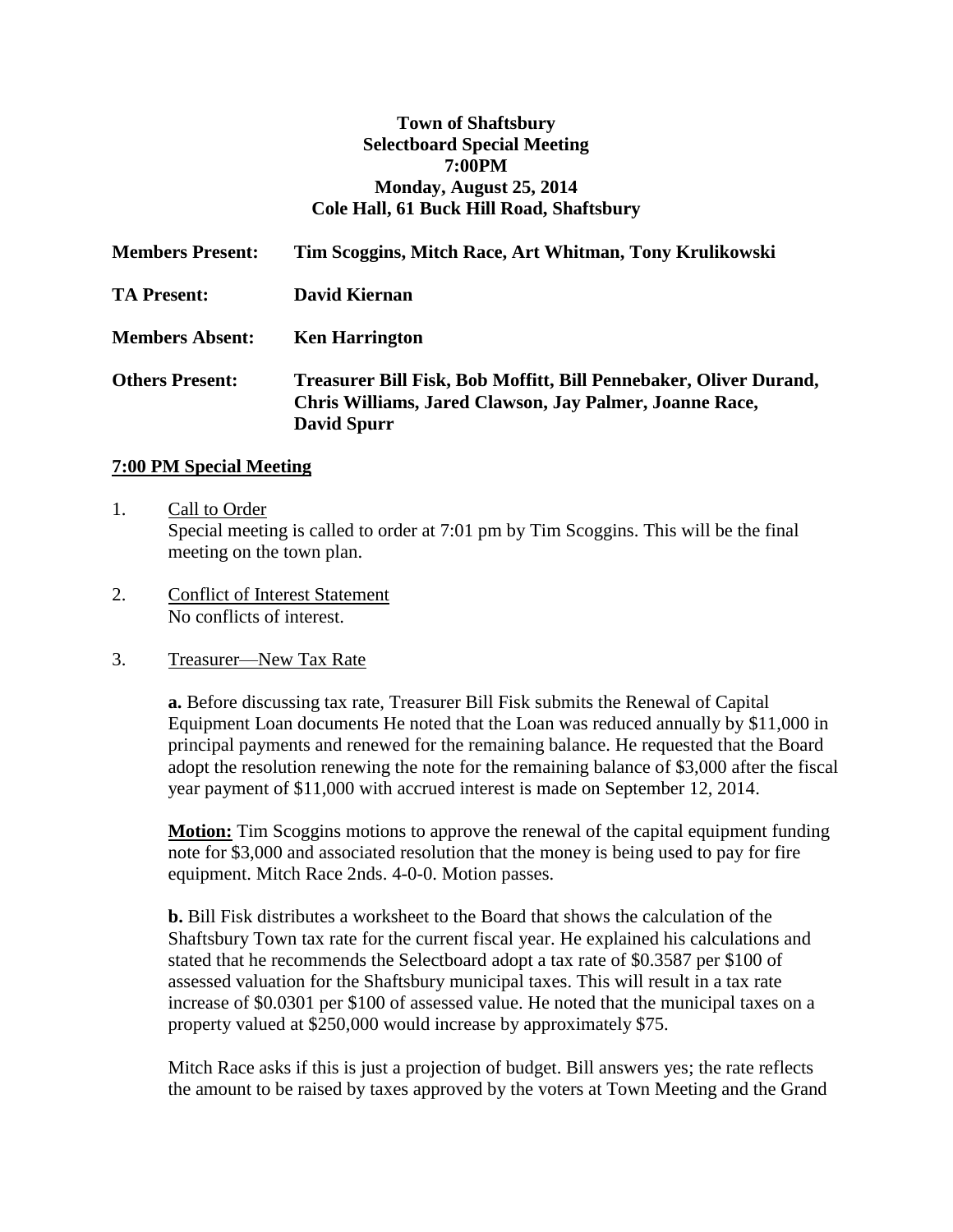List set by the Shaftsbury Listers. Fisk noted that the amount to be raised by taxes increased over the previous year.

Tim Scoggins states that the increase in budget accounted for by money set aside for Garage fund and to start saving for a fire truck.

Bill Fisk also noted that the Town municipal tax rate includes the education tax on properties qualified for the Veterans exemption and the Grange property which was granted a five-year exemption at Town Meeting which will expire in 2018.

Bill Fisk explains that the 2014 Grand List includes property of the Water Department. North Bennington which claims it is exempt from taxation. Tim Scoggins asks the Board if they are familiar with North Bennington Waterworks.

Bill reports that Town records show that the North Bennington Water Department had been taxed on this property until sometime in the 1960s. Bill Fisk stated that he reduced the Grand List by the \$440,800 North Bennington Water Department assessment, because he expects that North Bennington will appeal the assessment. Tim Scoggins states that this could become a thorny issue. Bill Fisk and Tim Scoggins have discussed that the Select Board may or may not have authority with respect with this.

**Motion:** Tim Scoggins motions to set the tax rate for fiscal year 2014-15 (the 2014 tax year) at \$.3587 per \$100 of valuation. Mitch Race 2nds. 4-0-0. Motion passes.

## 4. Public Hearing: Town Plan

This is the final hearing for the Town Plan. There have been two Selectboard hearings prior to this one, as well as two Planning Commission hearings.

Two maps were not edited in the last copy, but will be now for the final version. Map 6.1 will have VR-2 Proposed Options 1, 2, 3, removed and 6.2, and enlargement of VR-2 will be removed entirely.

Chris Williams of the Planning Committee requests replacing Map 6.2 with a Current Use/Use Value Appraisal map. The current use map had not been used since the committee only had this map for two weeks.

Tim Scoggins does not want to add map since it is not referenced anywhere in the text.

Art Whitman wants to include map. He states there is no impact on the bylaws.

Mitch Race also wants to add map.

**Motion:** Mitch Race proposes to remove the current Map 6.2 and replace it with a current use map. Tony Krulikowski 2nds. 3-0-1. Tim Scoggins abstains. **Motion passes.**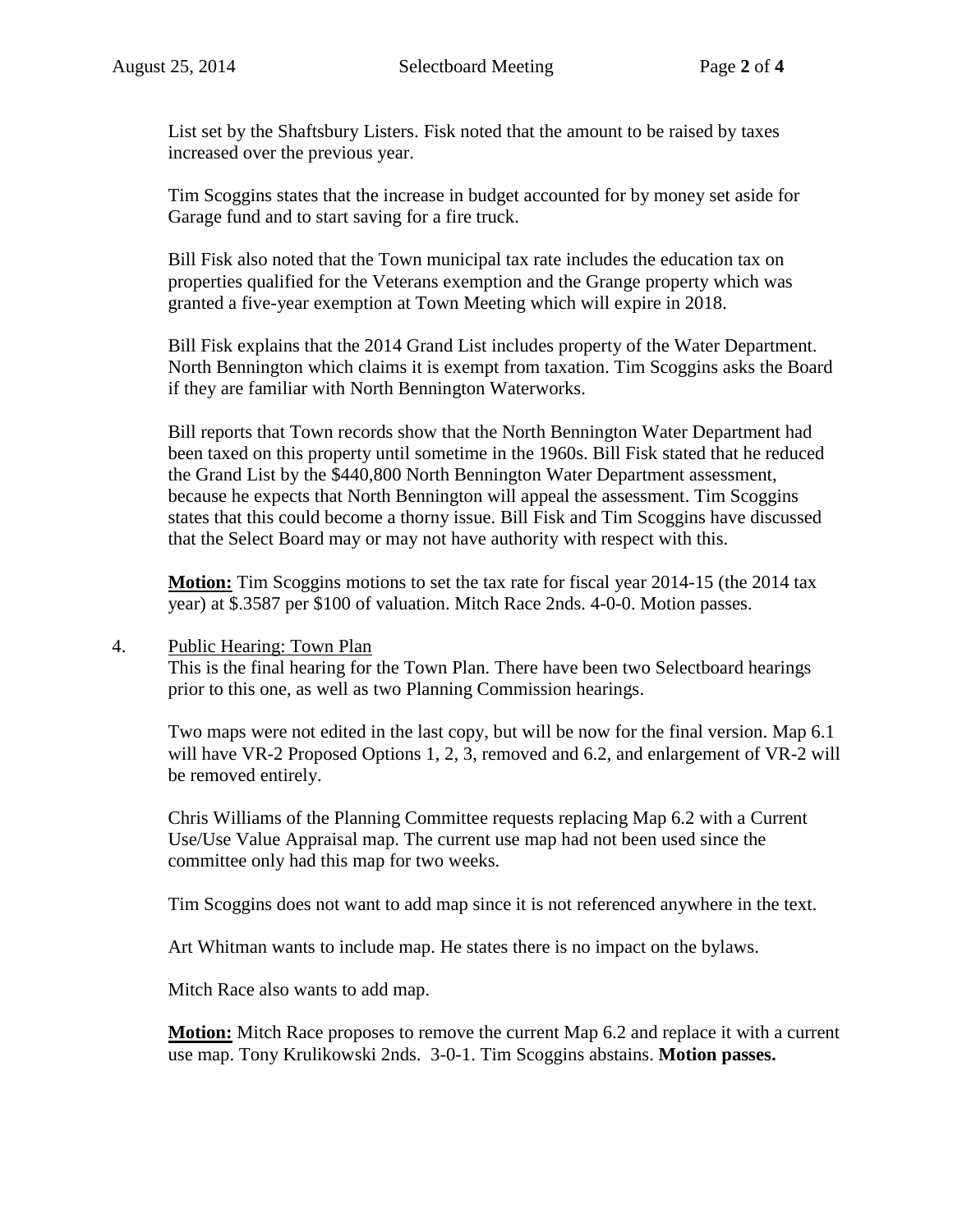Chris Williams and the Planning Commission are working on by-laws to be placed on the ballot for the March 2015 election. Tim Scoggins states that Select Board is in agreement with the Planning Commission on these bylaws.

Bob Moffitt points out on the map on page 77 all the museums in town are not listed on a map. Only the Robert Frost museum is listed.

Bob Moffitt asks where the text about truck traffic on page 80 went. Tim Scoggins states that this is covered elsewhere.

Bob Moffitt asks where #4, the text about locating communication towers, went. Tim Scoggins states that this was taken out because getting cell and internet service is a primary goal and this was in conflict with that.

Jared Clawson asks if the VR2 issue is a non-issue. Tim Scoggins: Correct.

5. Vote on Town Plan

**Motion:** Tim Scoggins moves to adopt this version of the Town Plan, which was published on the web and made available. Minor corrections will be made to include a map that will show land under Current Use/Use Value Appraisal, to change Map 9.2 to add markers showing museums at the Galusha Homestead Museum and the Baptist Meeting House museum. Tony Krulikowski 2nds. 4-0-0. Motion passes.

Tim Scoggins thanks the Planning Commission for their hard work

6. Other Business—as needed

The Planning Commission interviewed two candidates for the Zoning Administrator position. They recommend Shelley Styles.

Discussion to hire a candidate will be on the agenda for the September 8 meeting.

## 7. Hazard Mitigation Plan

David Kiernan discusses the plan, which will be added to the website in a few days and placed on the agenda for public hearings at the September 8 and September 15 meetings.

The plan must be submitted by October 1. Mike Batcher of BCRC (not present at this meeting) thinks this will not be a problem. Approving the town plan was important to proceed.

We may have a special meeting before October 1 if all statistical data are not available.

Plan identifies potential hazards in town. It follows a formula successfully applied and approved by FEMA.

David Kiernan will be working with Bill Pennebaker and Jerry Mattison on this.